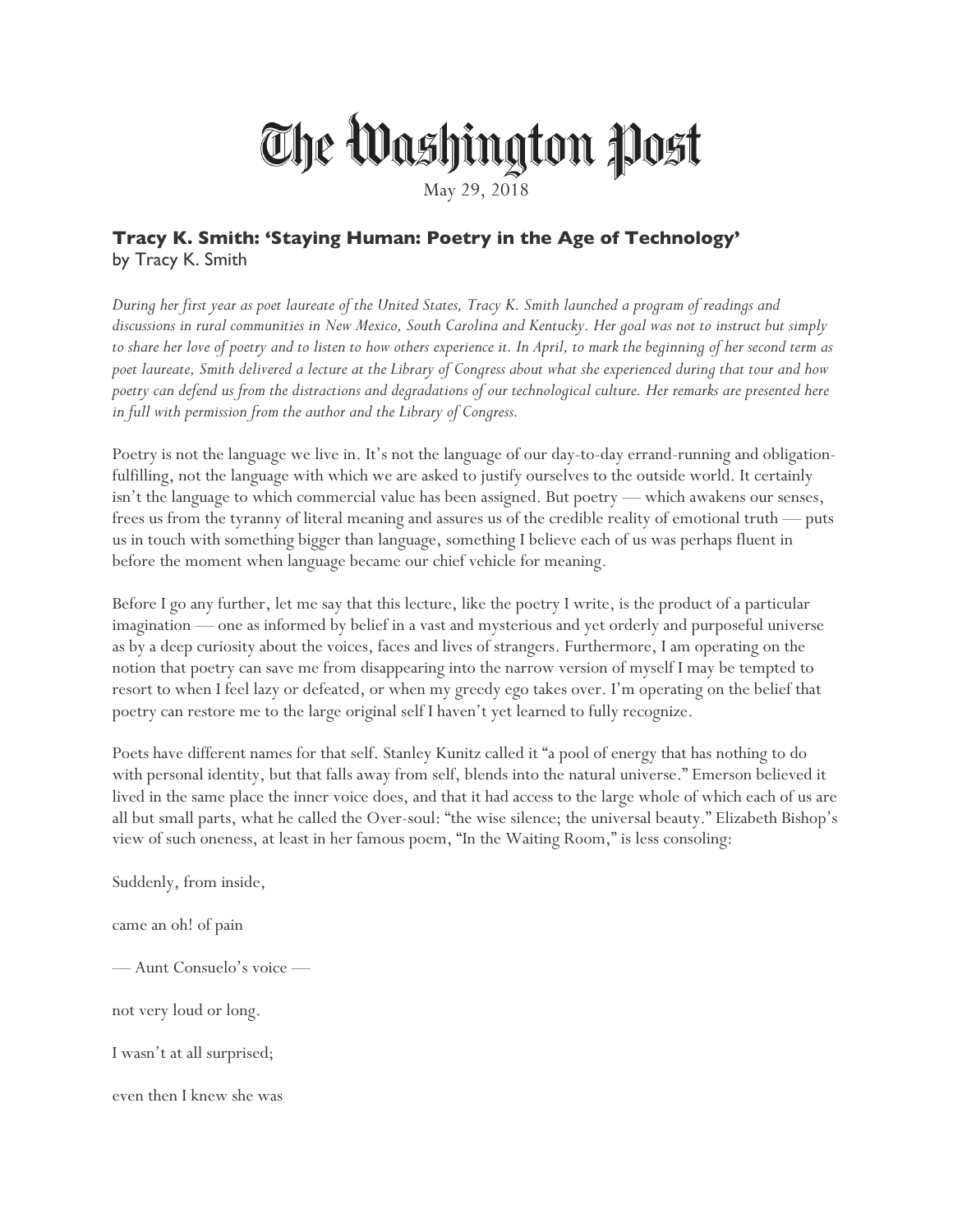a foolish, timid woman. I might have been embarrassed, but wasn't. What took me completely by surprise was that it was me: my voice, in my mouth. Without thinking at all I was my foolish aunt, I — we — were falling, falling

One of poetry's great effects, through its emphasis upon feeling, association, music and image — things we recognize and respond to even before we understand why — is to guide us toward the part of ourselves so deeply buried that it borders upon the collective.

Now, I feel strongly about poetry for what it offers in these terms, but I also, more and more, recognize its value as a remedy to the various things that have bombarded our lines of sight and our thought space, and that tamper with our ability or even our desire to listen to that deeply rooted part of ourselves. I'm talking about the many products, services, networks, trends, apps, tools, toys, as well as the drugs and devices for remedying their effects that are pitched to us nonstop: in our browser sidebars, in the pages of print media, embedded in movies and TV shows, on airplanes, in taxis and trains and even toilet stalls. I guess, more and more, I see the technology we live listening for and peering into as the primary and most effective vehicle of that sales pitch. So much so that I now wonder which came first, the device or whatever the device is urging us to click on and pay for. The glib, facile, simplistic and prefabricated language by which we as consumers are constantly surrounded is a language that flatters us, that urges us to indulge ourselves, to get away from it all, to be unique by opting in, talking back, liking us on Facebook, leaving a review, sharing, retweeting, etc. It's a sell so smooth that its terms have infiltrated the language of other facets of daily life: that of education (*rate your professor; did she make the material relatable and easily digestible or did you have to work to learn something?; what are the job outcomes and earning potential of your intended major?*). Individual selfhood has taken on a different tenor; we "brand" ourselves (what an awful verb, aligned as it is with the practice of burning the owner's initials into flesh), we vie for "followers" on social media, we turn our experience into "content" that can be assimilated and "liked" quickly and reassuringly by others in our network. Friendship is different now, too; we have allowed conversation to be splintered and atomized by the devices we invite to interrupt and distract us. We aren't listening to what or whom we think we are. I'd go so far to say that much of the time, perhaps as an unconscious coping mechanism, we aren't listening at all. Not to other people and least of all to ourselves. We can't afford to.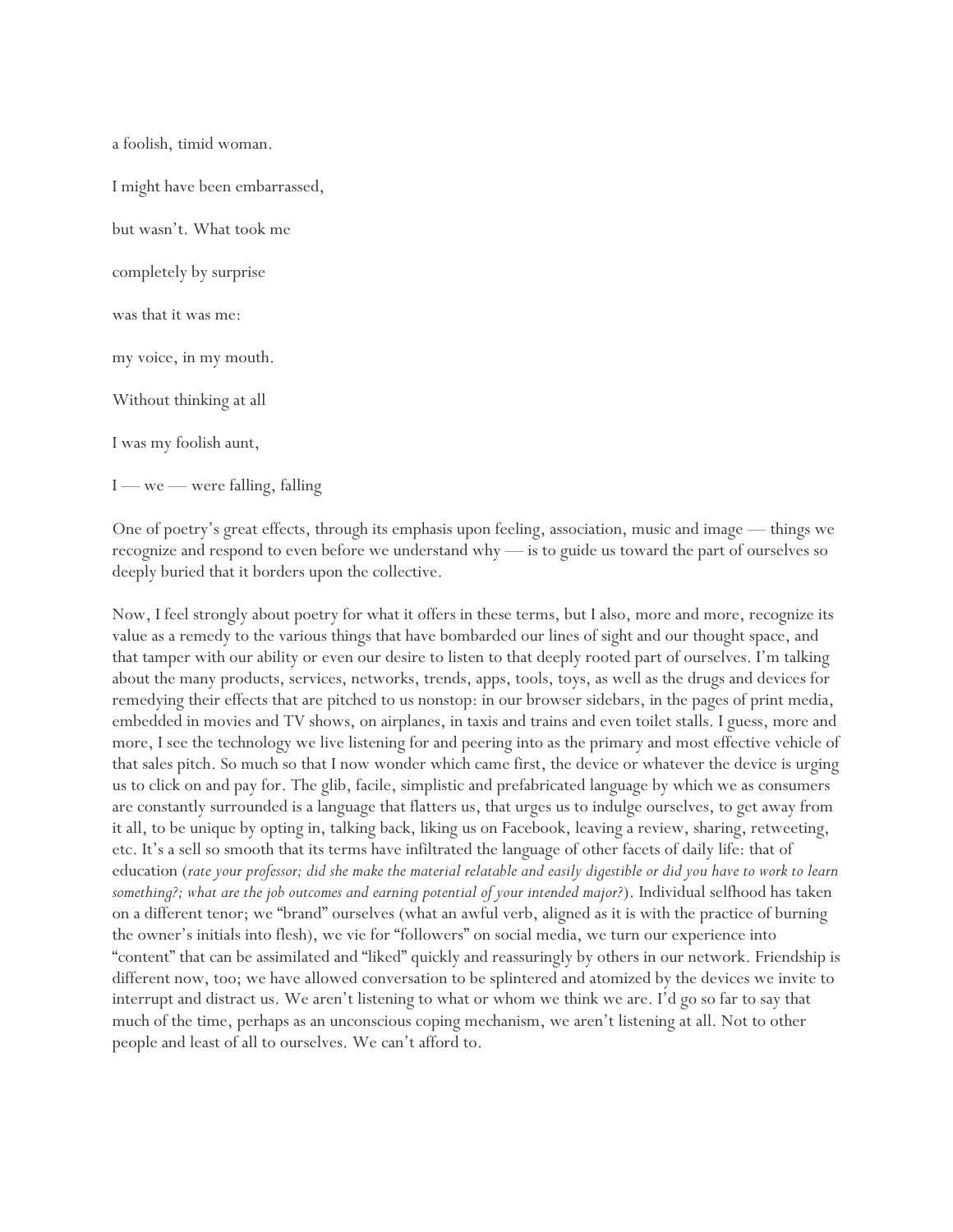

What does this have to do with poetry? Well, as a writer, I'm convinced that one of the only defenses against the degradations of our market-driven culture is to cleave to language that fosters humility, awareness of complexity, commitment to the lives of others and a resistance to the overly easy and the patently false. Poetry is one vehicle for this humanizing, reanimating version of language, because the features of a poem insist upon a different value system. Rather than numbing or drowning out the difficult-to-describe but

urgently sensed feelings that are part of being human, poetry invites us to tease them out, to draw them into language that is rooted in intricate thought and strange impulse. Rather than putting up a buffer between ourselves and those outside our immediate sphere, poems devise means to contemplate those others and to take in their perspectives. Rather than solving, sidestepping or denying problems, poems bear witness to dark facets of experience, they give us vocabulary for the terror, the shame, the regret — as well as the terms of hope — resulting from the choices we make and those we consent to. In other words, poems say, "Hey, come here, let me tell you what it was like." And they ask us to submit to another experience of reality. They disorient us from our home base, and they teach us to admit and submit to the feeling of vulnerability, to act upon empathy and curiosity, and to follow along allowing sense to accrue at its own pace and upon its own terms. If you do that enough times with a poem, you might begin to think differently about actual strangers, you might also begin to recognize that there are new possibilities of feeling and awareness available to you — ones that take you far beyond those pitched to you by the marketing teams of the corporations whose products are at the moment enjoying a good run.



In case I haven't said it clearly, the language circulating upon the surface of the 21st century is in the business of pulling us away from the interior, the reflective, the singular, the impractical and the unsummarizable. In such a current, the language of poetry is a radically rehumanizing force, because it is one of the only generally accessible languages that rewards us for naming things in their realness and their complexity. And despite what social media would have us believe, it is not the language of sharing and following, or buying and wearing, but rather that of bearing deep and unabashed witness to the urgencies and upheavals of lived experience, that comes closest to bringing us into visceral proximity with the lives and plights of others. That's not just distraction, and it's not a luxury. It's a means of self-preservation, a way of affirming commitment to the belief that our lives can and should matter to one another and to ourselves.

This might be a good time for a poem. Let's listen to Laura Kasischke read her poem, "Heart/mind":

A bear batting at a beehive, how clumsy the mind always was with the heart. Wanting what it wanted. The blizzard's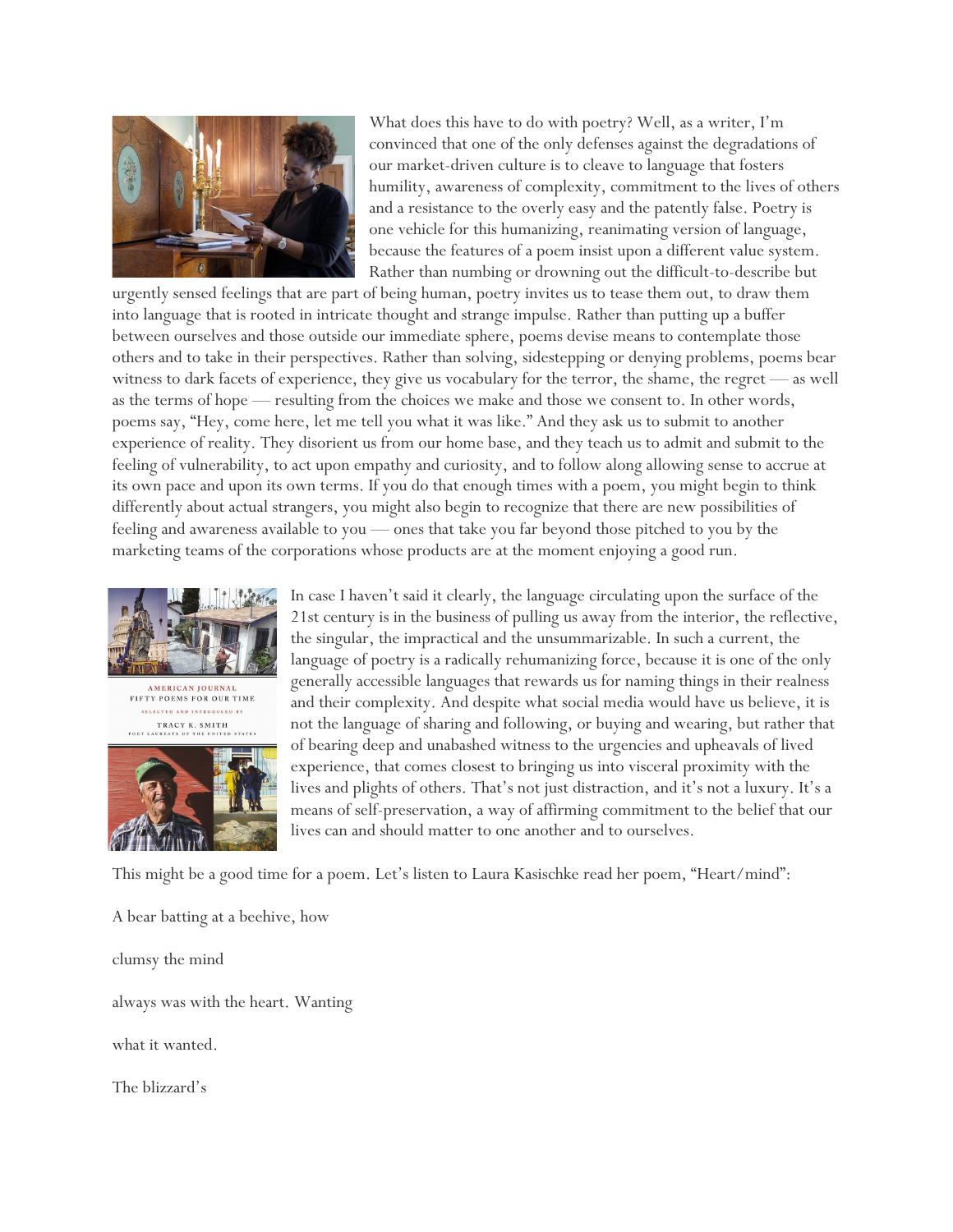accountant, how

timidly the heart approached the business

of the mind. Counting

what it counted.

Light inside a cage, the way the heart —

Bird trapped in an airport, the way the mind —

How it flashed on the floor of the phone booth, my

last dime. And

this letter

I didn't send

how surprising

to find it now.

All this love I must have felt.

I think any successful poem teaches you how to read it, and this poem provides a good road map to that process, beginning with the title "Heart/mind." What is the slash meant to signal? As a participant in a conversation at the Men's Addiction Rehab Center in Kentucky pointed out, perhaps it is heart over mind, an emotional reversal of the common notion of mind over matter. Right away, the poem invites you to question and theorize, and then it begins to tell you what it thinks of itself.

Those early stanzas, with their metaphors that unfold into concrete (if surprising) visceral examples over the span of a few lines, also set up a pattern that becomes useful to the reader once the poem becomes more spare and gestural:

A bear batting at a beehive, how

clumsy the mind

always was with the heart. Wanting

what it wanted.

The blizzard's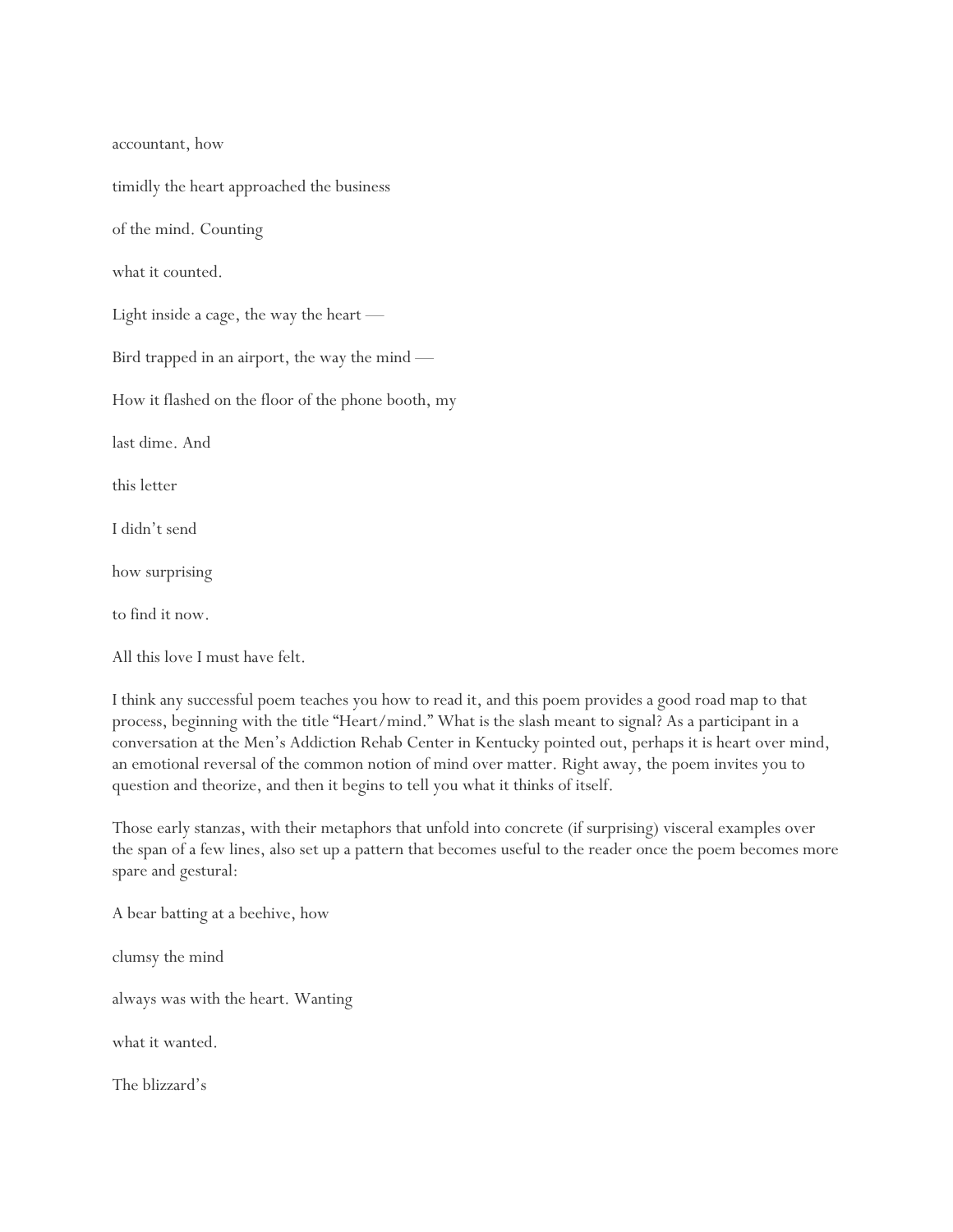## accountant, how

timidly the heart approached the business

## of the mind. Counting

what it counted.

I get a strong visceral sense of those first strange scenes the poem sketches out. "A bear batting at a beehive." Not only do we have the alliteration of bear, beehive, batting, but we are presented with an image of this big animal angrily and hungrily swatting at something. There's danger on both sides of that equation: threat and counterthreat. So the poem begins with this strange sense of fraught balance. Then, moving on, "how / clumsy," comes in to characterize the bear. So perhaps what we are witnessing is not so much a vicious threat, as, simply, ham-fisted. When we take in the entire statement: "how / clumsy the mind / always was with the heart," suddenly, the heart becomes the hive. There's something in there that is hungrily sought but also worth protecting. Those first four lines of the poem guide you into a sense of all of the potential registers of emotion that are making this metaphor happen.

The next set of images does the same thing, beginning with "The blizzard's / accountant." Now, I don't have a way of picturing that. I'm already on alert from having had so many senses activated by the first metaphor, but I've got to let this next stanza show me what to see. "How timidly" — okay, maybe that's the accountant in the stanza — "how / timidly the heart approaches the business/of the mind." And, what kind of math would suffice in the face of a blizzard's worth of snow? And yet, the heart persists, "Counting / what it counted."

By the time we reach the lines, "Light inside a cage, the way the heart — // Bird trapped in an airport, the way the mind — " we can instinctively see what they gesture toward. They are shorthand for a process we can now complete on our own.

Yet even having taught us how to work with what we have come to expect, the poem still manages to surprise us. I love this. I think every poem, every fully realized poem, finds a way to surprise its reader. Moreover, as a poet, I understand that a poem is only finished, only fully realized, if it succeeds in alerting me to something I couldn't have been capable of seeing at the outset, something I couldn't have known to say were it not for all of the things that the process of writing the poem has led me to say. Kasischke's poem moves through images of the heart as an indomitable beacon, something uncageable. And the image of the mind as trapped, bumping up against invisible barriers, forever barred from where it seeks to go. And she leaps from there to the sense of frustration and desperation in that image of the last dime on the mucky, disgusting phone booth floor. (Speaking of technology! Let me concede that there are some things that have definitely been improved upon . . . ) All of the visceral feelings that the poem draws upon, from its very opening, work to invest its arrival with a palpably felt urgency. I don't believe it was a plan, something outlined and plotted from the start, but rather that moving through the register of those different distinct feelings created the momentum that pulled Kasischke to the poem's closure, which, incidentally, resists metaphor. Perhaps by now the poem is free from the need for corollaries, invested as it is in the confluence of newly activated feelings:

this letter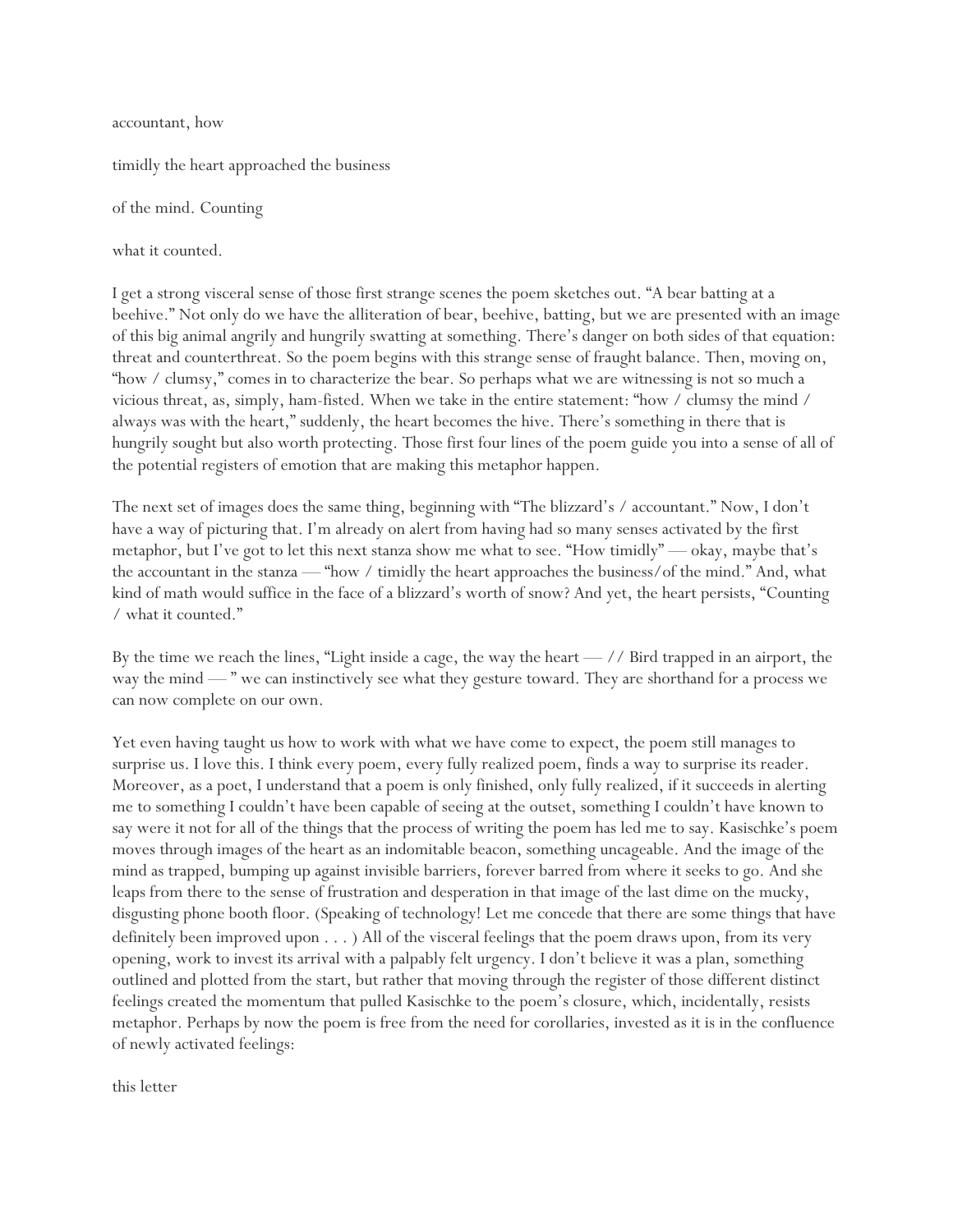I didn't send

how surprising

to find it now.

All this love I must have felt.

And how does this poem speak to my concerns about market-driven language? Well, I think about it this way: We don't read poems only for the rhetorical stance they take, or for the arguments they may actively or subtly make about their conscious material; we also — and, I'd argue, mostly — read them for how they direct our attention in ways that are antithetical to mere utility. In "Heart/mind," Laura Kasischke is not making editorial-like claims against the language of the marketplace, of commodity — but, in urging us to think and respond as it does, the poem persuasively unsettles the unthinking or automatic ways we often experience content, language and narrative. It is in this manner that this and other poems invite our dissatisfaction with the view of the world as a place made up mostly of resources to exhaust or consume.

Here is another poem. "Music from Childhood," by John Yau:

You grow up hearing two languages. Neither fits your fits

Your mother informs you "moon" means "window to another world."

You begin to hear words mourn the sounds buried inside their mouths

A row of yellow windows and a painting of them

Your mother informs you "moon" means "window to another world."

You decide it is better to step back and sit in the shadows

A row of yellow windows and a painting of them

Someone said you can see a blue pagoda or a red rocket ship

You decide it is better to step back and sit in the shadows

Is it because you saw a black asteroid fly past your window

Someone said you can see a blue pagoda or a red rocket ship

I tried to follow in your footsteps, but they turned to water

Is it because I saw a black asteroid fly past my window

The air hums — a circus performer riding a bicycle towards the ceiling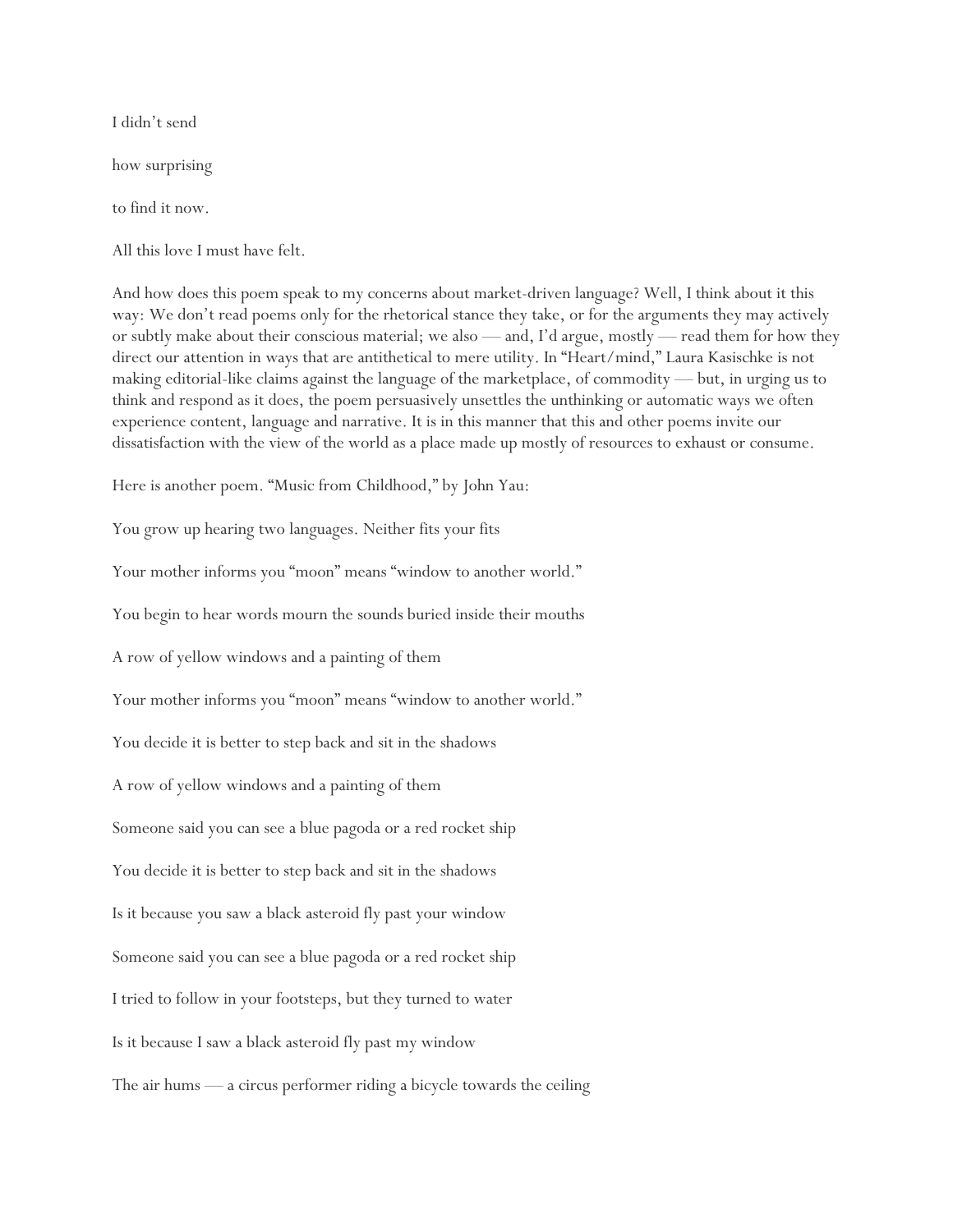I tried to follow in your footsteps, but they turned to water

The town has started sinking back into its commercial

The air hums — a circus performer riding a bicycle towards the ceiling

You grow up hearing two languages. Neither fits your fits

The town has started sinking back into its commercial

You begin to hear words mourn the sounds buried inside their mouths

This poem behaves quite differently from Kasischke's. Firstly, it's a pantoum, which means the second and fourth lines of one stanza become the first and third lines of the following stanza. Because the repetition only occurs once, it's not a pattern that you can readily anticipate. To my ear, the form creates an eerie sense of deja vu, the feeling of having known something without quite understanding how, which I think supports some of the other behavior in this poem. There are fragments, shifting pronouns. The you being addressed early in the poem suggests that the speaker is talking to himself; later, the you seems to become a specific person: "I tried to follow in your footsteps, but they turned to water." There are unexplained visual images in the poem. There's a specific sense of place. But none of it feels fully anchored; I couldn't confidently say these are the terms of the speaker's life. What I do feel confident of is what seems to accrue emotionally through the poem, this sense of searching, of turning back to recall something that's only partially clear. Many of the poem's line breaks foster sudden shifts of subject and context.



In the second stanza of the poem, I'm drawn to this beautiful line: "You begin to hear words mourn the sounds buried inside their mouths." I can't tell you exactly what that means, but *mourn*, *sounds*, *buried* and *mouths* create a sudden sense of sonic authority. I think of loss; I think of language and voices, which conjure people. But then the line break carries me from "buried inside their mouths" to "A row of yellow" — and maybe this is just me, but when "mouths" is followed by "a row of yellow," I anticipate a word like "teeth." Instead, we get "A row of yellow windows and a painting of them." So suddenly, the poem leads us from an almost dreamlike, mournful perspective to a gaze that has shifted to look out. This is a poem that's not going to guide its reader by the hand, but if you surrender to it, and the feeling of being a little bit lost part of the time, you get to feel many different things. I come away from this poem thinking about someone who may really have grown up in a household with

more than one language. But I also feel the sense of interiority and privacy that's so active in this poem that I am convinced that any person anywhere is living in two languages: the language of the self and the language that comes from outside of the self.

I shared this poem at Cannon Air Force base in Clovis, N.M., with men and women enlisted in the Air Force, air base employees and military spouses. It's the kind of poem that requires you to let go of the wish for linear narrative and respond, instead, to the tone, to the accrual of images, to the almost haunting effects of hearing every line repeated once and no more. I asked what people noticed — that's the question I ask the students in my classrooms as well as the audience members who have attended readings I've given in rural communities in New Mexico, South Carolina and Kentucky over the last several months. And just